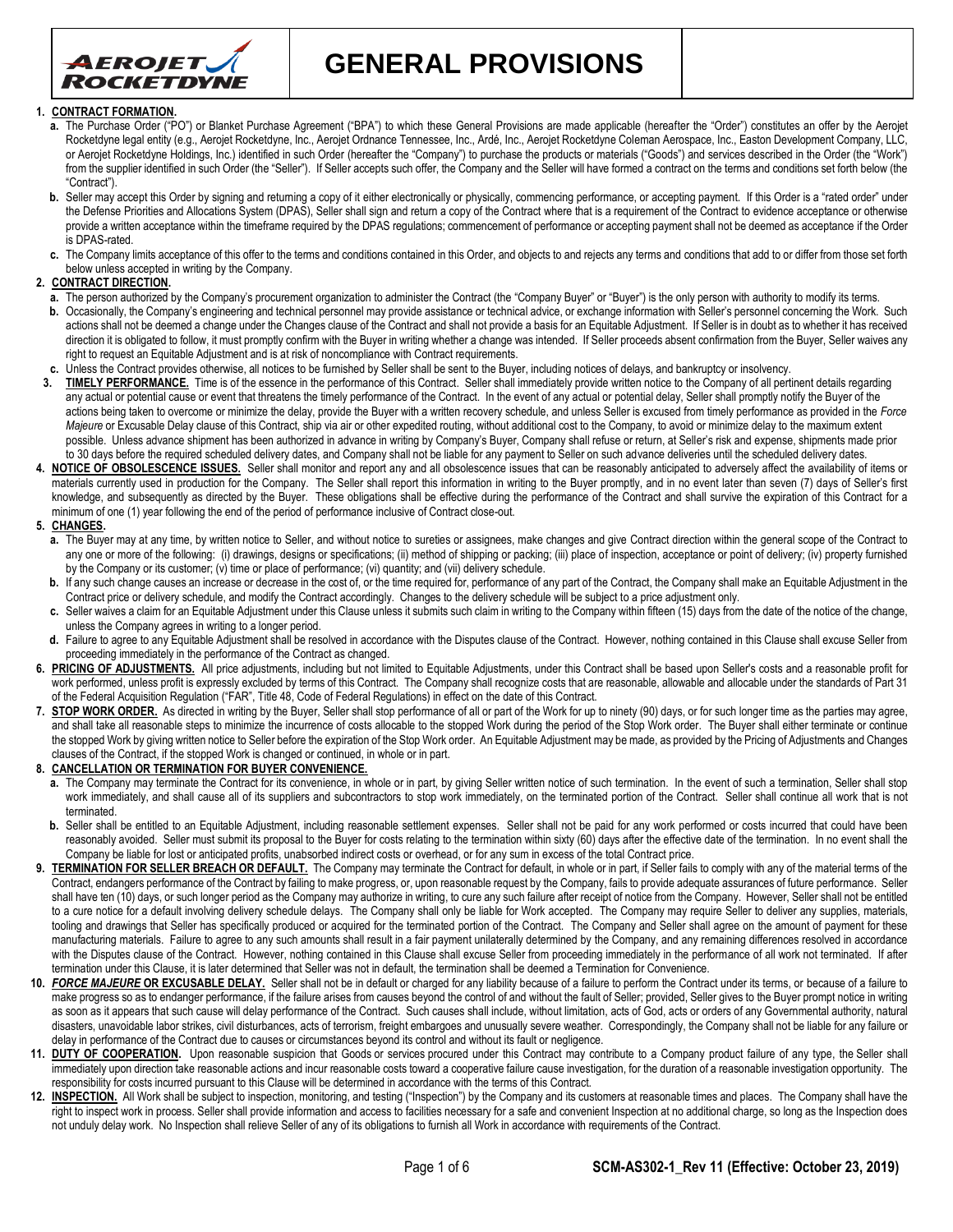

# **\_\_\_\_\_\_\_\_\_\_\_\_\_\_\_\_\_\_\_\_\_\_\_\_\_\_\_\_\_\_\_\_\_\_\_\_\_\_\_\_\_\_\_\_\_\_\_\_\_\_\_\_\_\_\_\_\_\_\_\_\_\_\_\_\_\_\_\_\_\_\_\_\_\_\_\_\_\_\_\_\_\_\_\_\_\_ 13. ACCEPTANCE AND REJECTION.**

- a. Neither receipt nor payment shall constitute final acceptance. The Company shall accept or reject the Work within a reasonable time after delivery. The Company will not be obligated to accept substitutions, untimely deliveries, deliveries in quantities other than those ordered by the Buyer or deliveries of Work failing to conform to the Company's specifications or Seller's warranties described in the Contract. Acceptance by the Company of substitutions, untimely deliveries, partial deliveries or non-conforming Work shall not waive the delivery schedule or other requirements of the Contract.
- **b.** If Seller delivers non-conforming Work, the Company may (i) accept all or part of such Work; (ii) return the Work for credit or refund; (iii) require Seller to promptly correct or replace the Work; (iv) correct, or have a third party correct, the Work; or (v) perform, or have a third party perform, replacement Work. The Company shall be entitled to an Equitable Adjustment for all costs, expenses, and loss of value incurred resulting from inspection, return, correction or replacement of non-conforming Work.
- **c.** Seller shall not redeliver corrected or rejected Work without disclosing the corrective action taken. In the event non-conforming Work is re-delivered subsequent to corrective action, the Company may require Seller, at Seller's expense, to include an inspection report from a third-party inspector acceptable to the Company with any subsequent redelivery.

#### **14. PRICES AND TAXES.**

- **a.** The Company will not pay prices for Work higher than those prices stated in the Contract. Seller warrants that the prices of the items covered by this Contract are not in excess of Seller's lowest prices in effect on the date of this Contract for comparable quantities of similar items. If Seller reduces prices for this Work after formation of the Contract, but prior to payment, such price reductions will apply to this Contract. Unless otherwise specified, the prices include all charges for packaging, handling, storage and delivery.
- **b.** Unless prohibited by law or otherwise specified, Seller shall pay and has included in the price of the Contract any federal, state or local tax, transportation tax, or other tax which is required to be imposed upon the items ordered hereunder, or by reason of their sale or delivery, except for applicable sales and use taxes that are listed separately on Seller's invoice. Prices shall not include any taxes, duties, tariffs or similar fees for which the Company has furnished a valid exemption certificate or other evidence of exemption.

#### **15. INVOICES.**

- **a.** All invoices must include the following: (i) Seller's name; (ii) invoice number and date; (iii) Contract number and line item number; (iv) description of the Work; (v) quantity, unit of measure, unit price, and extended total price; and (vi) name and address for remittal of payment. Seller shall deliver invoices to the address shown on the face of the Contract.
- **b.** If invoicing at times other than at delivery, Seller shall substantiate invoices by evidence of actual payment and individual daily job timecards, or by other evidence approved by the Buyer. Invoices shall not be submitted to the Company more frequently than once each month, unless otherwise agreed in writing.
- **c.** The Company may audit, or cause to be made such audit, of the invoices and substantiating information at any time or times prior to final payment under the Contract. Each payment made by the Company shall be subject to reduction to the extent of amounts that are found by the Company not to have been properly payable, and shall be subject to reduction for overpayments or to increases for underpayments on preceding invoices.

#### **16. PAYMENT.**

- **a.** Unless provided otherwise in the Contract, payment shall be made in accordance with the terms of the Contract, and any applicable discount period shall begin, upon the later of (i) the scheduled delivery date; (ii) the actual delivery date; or (iii) the date of a proper invoice. However, if specified in the Contract, the Company shall not be obligated to pay until final acceptance of delivered goods,
- **b.** Payment shall be deemed to have been made on the date the Company's check is mailed or payment is otherwise tendered.
- **c.** The Company may take advantage of the most favorable discount incorporated in the Contract or found on individual invoices. Delays attributable to the fault of Seller, such as late invoices, errors or omissions on invoices, or lack of supporting documentation required by the Contract, will entitle the Company to withhold payment without losing any discount privileges or incurring any interest expense payable to Seller. The Company may, but shall not be obligated to, pay any invoice that is received later than sixty (60) days past the associated Work completion.
- **d.** The Company shall not be obligated to pay Seller any amount in excess of the price set forth in the Contract, unless and until the Buyer modifies the price for performance under the Contract. When and to the extent that the price set forth in the Contract has been increased, any hours expended and material costs incurred by Seller in excess of the price prior to the increase shall be payable to the same extent as if such hours expended and material costs had been incurred after such increase in the price.
- 17. **SET-OFFS.** The Company may set-off any amounts the Company in good faith claims to be due from Seller against any sums otherwise due to Seller whether such claims arise under or outside the Contract.

#### **18. PROPERTY.**

- **a.** Unless otherwise agreed herein, Seller at its cost shall supply all material, equipment, designs, drawings, tools, and facilities required to perform this Contract. Seller assumes, and shall ensure that its subcontractors assume, for it and its employees, the risk of loss and destruction of, and damage to any of its property, whether owned, rented, borrowed or otherwise. Seller waives, and shall ensure that its subcontractors waive, for it and its employees, all rights of recovery against the Company, its subsidiaries, affiliates, parent, and their customers, successors, assigns, employees, officers, attorneys and agents for any such loss and destruction of, or damage to, any of its property. "Subcontractor" as used in this Contract shall include Seller's subcontractors at any tier.
- b. Seller shall be responsible and accountable for all property provided to Seller that is owned by either Company or its customer and all property acquired, fabricated, or otherwise provided by the Seller for performing this Contract, and to which the Company or Government has title ("Accountable Property"). Seller shall use, manage, maintain, protect, and preserve Accountable Property in accordance with good commercial practices, at Seller's risk and sole expense. The Company or its customer shall have access at all reasonable times to the premises at which Accountable Property is located for the purpose of inspecting the Accountable Property.
- **c.** Seller shall maintain insurance covering the full replacement value of all Furnished Property and providing protection against all perils normally covered in an "all-risk" policy, including, but not limited to, fire, windstorm, explosion, riot, civil commotion, aircraft accident, earthquake, flood or other acts of nature. Seller is responsible for any loss, theft, destruction or damage of Furnished Property while in Seller's possession, custody or control. Seller shall promptly, and in no event more than ten (10) days after first learning of such an event, inform the Buyer in writing of any loss or damage to Furnished Property. However, Seller is not responsible for reasonable wear and tear to Furnished Property or for Furnished Property that is properly consumed in performance of the Contract.
- **d.** Unless the Company otherwise expressly permits in writing, Seller shall use Furnished Property only in the performance of the Contract. Seller shall mark, tag or segregate Furnished Property. The Company does not warrant the suitability of Furnished Property and all Work performed must be in strict accordance with drawings and specifications. As directed by the Buyer or upon completion or termination of the Contract, Seller shall provide the Buyer, in acceptable form, an inventory list of Furnished Property and shall deliver such Furnished Property, to the extent not incorporated in delivered materials, to the Buyer.
- **e.** Title to Furnished Property shall remain in the Company or its customer and shall not be affected by its incorporation into or attachment to any property not owned by the Company or its customer, nor shall Furnished Property become a fixture or lose its identity as personal property by being attached to any real property. Title to all property (including material) purchased by Seller for which Seller is entitled to be reimbursed as a direct item of cost under this Contract shall pass to and vests in the Company upon Seller's delivery of such property. Title to property purchased by Seller, the cost of which is reimbursable to Seller, shall pass to and vest in the Company upon the earliest of (i) issuance of the property for use in performance of the Contract; (ii) commencement of processing of the property for use in performance of the Contract; or (iii) reimbursement of the cost of the property by the Company.
- The Government Property Clause contained in this Contract shall apply in lieu of paragraphs b through e above with respect to Government-furnished property, or other property to which the Government has title, or may take title under this Contract.

#### **19. COMPANY AND SELLER PROPRIETARY INFORMATION.**

**a.** Information, including but not limited to technical information contained in documents, drawings, publications, specifications, schedules and the like, provided by the Buyer to Seller remains the property of the Company, and may not be disclosed to any person or organization by Seller, without the express prior written approval of the Buyer. Seller shall not use or reproduce such information except as necessary for the performance of this Contract, or as the Company may otherwise allow in writing. Seller will not use such designs, tools, patterns, drawings, information or equipment for the production of larger quantities than those specified herein or for customers other than the Company. Seller shall maintain data protection processes and systems sufficient to protect Company information adequately.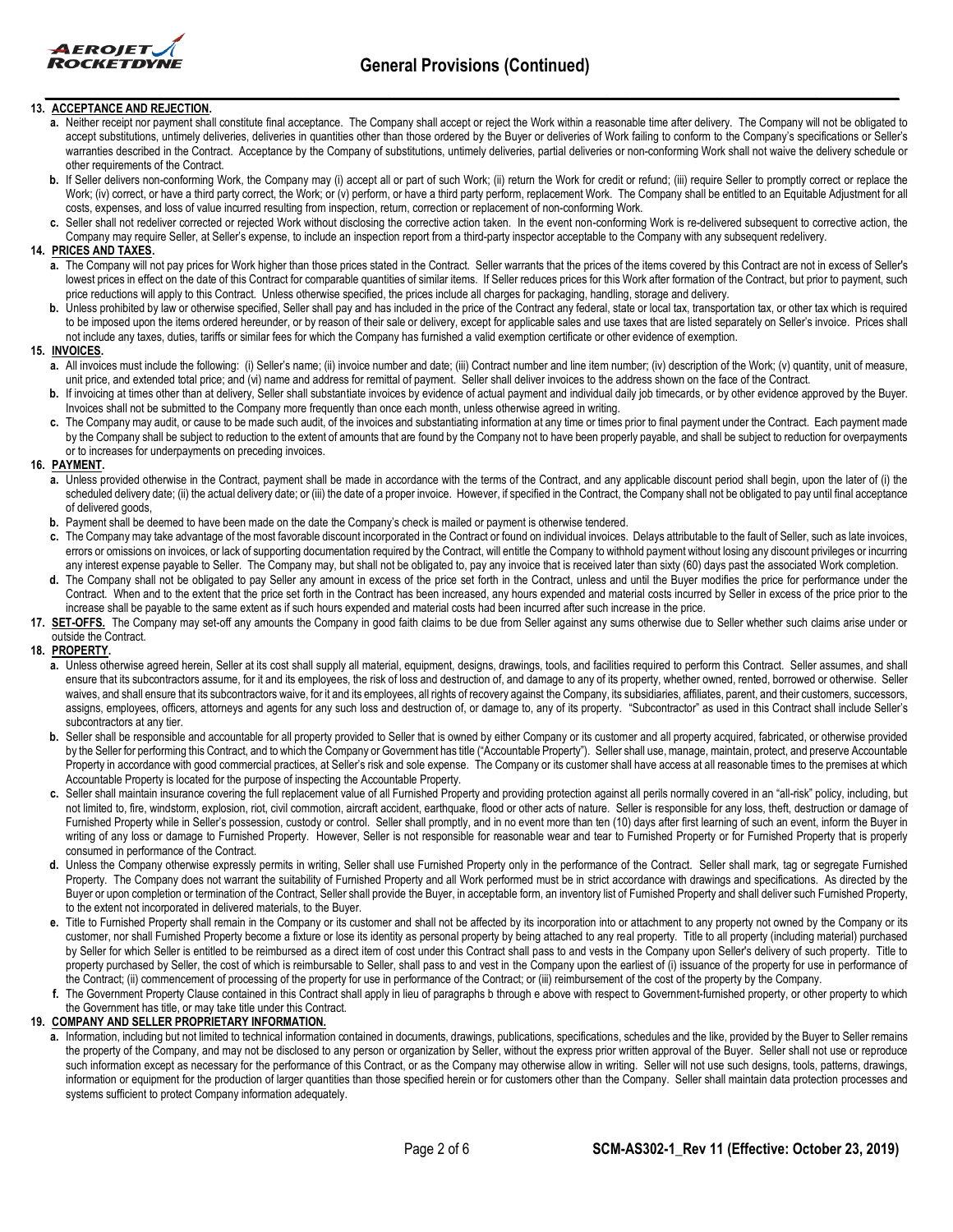

- **b.** Unless otherwise agreed, within sixty (60) days after completion of work under this Contract, Seller shall return to the Company all information covered by this Clause, or destroy such information and certify to the Buyer in writing that such destruction has been completed.
- c. Seller agrees that failure to (i) comply with the terms of any and all proprietary information or nondisclosure agreements Seller may have with the Company or (ii) respect all "Proprietary Information," "Confidential," or similar markings and restrictive legends applied by the Company to any information provided to Seller, will constitute a material breach of this Contract.
- **d.** Seller shall not provide any proprietary information of Seller or any third party to the Company without prior execution of a proprietary information or nondisclosure agreement by the parties. Any knowledge or information that Seller has disclosed or may disclose to the Company incident to the award of this Contract or the performance of the Contract shall not, unless otherwise agreed in writing by the Buyer, be considered confidential or proprietary to Seller and shall be acquired free from any restriction other than restrictions that may be imposed by intellectual property considerations such as patent rights, copyrights, and trademarks.

# **20. DATA RIGHTS, INTELLECTUAL PROPERTY INDEMNIFICATION AND INVENTIONS.**

- **a.** This clause is not applicable for commercial off-the-shelf Work, unless such Work is modified or redesigned pursuant to this Contract.
- b. To the extent any pre-existing inventions, technology, designs, works of authorship, mask works, technical information, computer software, and other information or materials are delivered to the Company as part of the Work and not owned or otherwise licensed by the Company, Seller grants to the Company an irrevocable, nonexclusive, world-wide, royalty-free license to use, sell, or offer for sale, reproduce, prepare derivative works of and distribute its pre-existing inventions, technology, designs, works of authorship, mask works, technical information, computer software, and other information or materials incorporated into the Company's goods and services.
- **c.** Seller shall indemnify, defend, and hold harmless the Company, its subsidiaries, affiliates, parent, and their customers, successors, assigns, employees, officers, attorneys and agents from and against any and all losses, liabilities, damages, claims, demands, subrogation, suits, actions, proceedings, costs, and expenses, including attorneys' fees and costs of litigation related thereto or incident to establishing the right to indemnification, arising from any action by a third party that is based upon a claim that the Work performed under the Contract infringes, or otherwise violates, the intellectual property rights of any person or entity. Seller will have no obligation under this provision for infringement arising from (i) Seller's compliance with detailed specifications issued by the Company where infringement could not be avoided in complying with such specifications, or (ii) use or sale of Work by the Company in combination with products not delivered by Seller if such infringement would not have occurred from the use or sale of the Work solely for the purpose for which the Work was designed or sold to the Company.
- **d.** Seller agrees that the Company shall be the owner of all inventions, technology, designs, works of authorship, mask works, technical information, computer software, copyrights, business information technical data, documents, drawings, publications, specifications, schedules or the like and other information conceived, created, developed or otherwise generated in the performance of this Contract by or on behalf of Seller. Seller shall disclose directly to the Buyer, or cause its employees to so disclose, promptly and in written detail, all such inventions, discoveries and improvements. Seller agrees to maintain and disclose to the Buyer written records of, and otherwise provide the Company with full access to, the subject matter covered by this Clause and that all such subject matter will be deemed information of the Company and subject to the protection provisions of the Company and Seller Proprietary Information clause. Seller hereby assigns and agrees to assign all right, title, and interest in the foregoing to the Company, including without limitation all copyrights, patent rights and other intellectual property rights therein and further agrees to execute, at the Company's request and expense, all documentation necessary to perfect title therein to the Company. Seller agrees to assist the Company, at the Company's request and expense, in every reasonable way, in obtaining, maintaining and enforcing patent and other intellectual property protection on the subject matter covered by this clause. Seller shall take, or cause its employees to take, any and all actions required to effectuate the purpose of this Clause.

# **21. GENERAL INDEMNIFICATION FROM SELLER NEGLIGENCE.**

- **a.** Seller shall be solely responsible for the safe conduct of the work under the Contract and for the protection of all persons, premises, or facilities involved in the performance of the Contract. Seller shall take all precautions to prevent the occurrence of any accident, injury, death or loss to any person or property in the performance of the Contract, whether on Seller's property, the Company's property or elsewhere.
- b. Seller shall indemnify, defend, and hold harmless the Company, its subsidiaries, affiliates, parent, and their customers, successors, assigns, employees, officers, attorneys and agents from and against any and all losses, liabilities, damages, claims, demands, subrogation, suits, actions, proceedings, costs, and expenses, including attorneys' fees and costs of litigation related thereto or incident to establishing the right to indemnification, for property damage, or for personal injury to, or death of, any person, including, but not limited to, employees of Seller or its subcontractors, arising from or relating to the performance of the Contract, to the extent of the negligence or misconduct of Seller, its subcontractors or any of their respective employees.
- 22. INSURANCE. Seller shall, at its own expense, maintain insurance in accordance with any requirements as specified in the Contract Seller's obligations for procuring and maintaining insurance coverage are freestanding and are not affected by any other language in this Contract. Without in any way limiting the foregoing undertaking, Seller and its Subcontractors at any tier shall maintain public liability and property damage insurance in reasonable limits covering the obligations set forth and shall maintain proper Worker's Compensation insurance or a Company-approved self-insurance program covering all employees performing this Contract.

# **23. GOVERNING LAW AND AUDITS.**

- **a.** Seller warrants that it is familiar with all federal, state and local laws, regulations and other governmental directives that may relate to this Contract and performance under it, and that Seller has complied, and will comply, with such laws, regulations and directives in every respect that may be relevant to this Contract. Seller agrees to indemnify and hold the Company harmless to the full extent of any loss, damage or expense (including reasonable attorneys' fees) which the Company may incur as a result of Seller's violation of any applicable laws.
- **b.** This Order and the Contract created by its acceptance, will be governed by the provisions of the Uniform Commercial Code in effect in the state of California on the date of this Contract, except to the extent that the provisions of the Uniform Commercial Code are modified or supplemented by the terms set forth elsewhere in this Contract, and will be construed in accordance with the laws of the state of California, exclusive of any conflict of law provisions. Any provision of this Contract that is (i) incorporated in full text or by reference from the FAR, or (ii) incorporated in full text or by reference from any agency regulation that implements or supplements the FAR, or (iii) that is substantially based on any such agency regulation or FAR provision, shall be construed and interpreted according to the federal common law of government contracts as enunciated and applied by federal judicial bodies, Boards of Contract Appeals and quasi-judicial agencies of the federal Government. The United Nations Convention on Contracts for the International Sale of Goods shall not apply to this Contract.
- **c.** Upon written request, the Company is entitled to conduct a timely audit of Seller. The audit shall be for the purpose of determining compliance with this Contract, or in response to actions of the U.S. Government or the Company's Customers. The audit may include document review, on-site visits, and employee and subcontractor interviews, and may encompass review of direct and indirect ("corporate") functions. Information and material obtained from the audit will only be used in furtherance of this Contract, but shall be provided to Government personnel without limitation. Without limitation on the scope or frequency of audits, the Company will make reasonable efforts to minimize disruption and cost to Seller. Seller shall include a substantially identical audit provision in all subcontracts in support of this Contract.
- **d.** Upon written request, Seller shall provide financial records, such as income statements, balance sheets, and cash flow statements, to Company (or a third party identified by Buyer) to enable Company to evaluate the financial health of Seller.
- e. Except for permits and/or licenses required by statute or regulation to be obtained by the Company, Seller agrees to obtain and maintain, at its own expense, all permits, licenses and other forms of documentation required by Seller in order to comply with all existing laws, ordinances, and regulations of the United States and of any state, county, township, or municipal subdivision thereof, or other governmental agency, which may be applicable to Seller's performance of the Work. The Company reserves the right to review and approve all applications, permits, and licenses prior to the commencement of any work hereunder.
- 24. REPRESENTATIONS OF MATERIAL FACTS. The award of this Contract was in reliance on the facts reflected in certifications and representations made by Seller prior to the award. Those same facts can determine whether the intended end use of Seller's Work is lawful. If, at any time during the performance of this Contract, Seller discovers that any information contained in these certifications and representations is erroneous or is no longer current, Seller must provide immediate written notice of the correction and current information to the Buyer. Seller and its subcontractors at all tiers are also required to notify their respective buyers, up to and including the Company Buyer if any of them at any tier becomes suspended, debarred or otherwise determined ineligible to participate in contracts. This obligation is a material term of this Contract and must be included in all subcontracts at all tiers. The corrected and current facts could lead the Company to divert Seller's Work from the intended use, terminate continued performance, or other business decision. A breach of this obligation is grounds for a default termination. **25. EXPORT CONTROL.**
	- **a.** Seller shall comply with the most current export control and sanctions laws, regulations, and orders applicable at the time of any and all exports or re-exports of Goods or Defense Articles, as that term is defined in 22 C.F.R. § 120.6 of the ITAR, (collectively for this article, "Goods") or services or Defense Services, as that term is defined in 22 C.F.R. § 120.9 of the ITAR,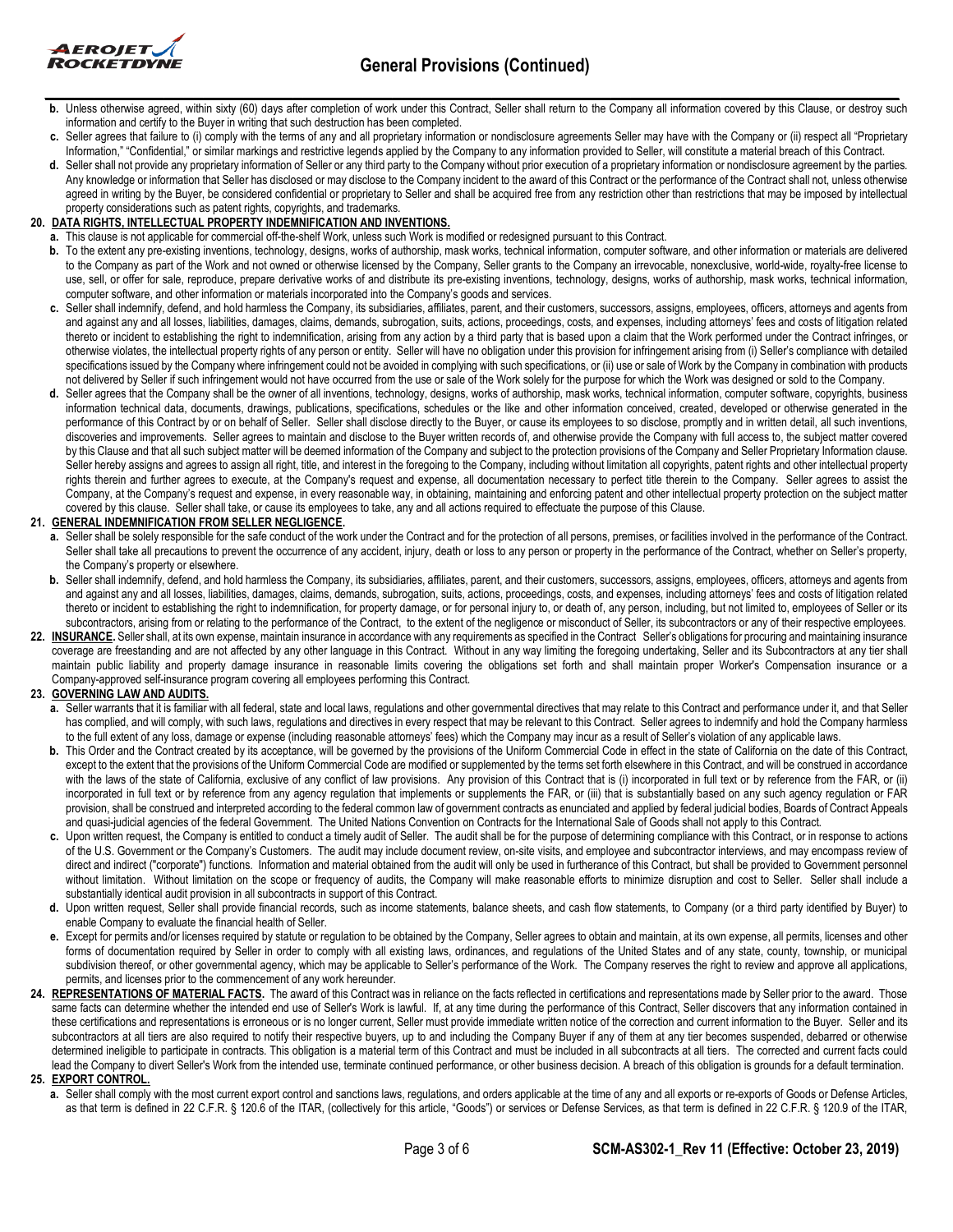

# **General Provisions (Continued) \_\_\_\_\_\_\_\_\_\_\_\_\_\_\_\_\_\_\_\_\_\_\_\_\_\_\_\_\_\_\_\_\_\_\_\_\_\_\_\_\_\_\_\_\_\_\_\_\_\_\_\_\_\_\_\_\_\_\_\_\_\_\_\_\_\_\_\_\_\_\_\_\_\_\_\_\_\_\_\_\_\_\_\_\_\_**

(collectively for this article, "Services"), including, without limitation, the (i) United States Export Administration Regulations ("EAR"), (ii) the International Traffic in Arms Regulations ("ITAR"), (iii) regulations and orders administered by the Treasury Department's Office of Foreign Assets Control and (iv) laws and regulations of other countries (collectively, "Export Control Laws). **b.** Seller shall notify the Buyer of any Goods or Services that are controlled by the ITAR ("ITAR Items") and shall, upon request, provide the Buyer with the applicable U.S. Munitions List

- category for the Goods and Services being rendered.
	- **c.** For Goods and Services not identified as required above, Supplier represents that (i) the Services, Goods and any components or parts thereof (collectively "Components") it is providing are not Defense Articles and (ii) the Services it is providing under this Agreement are not Defense Services. Seller acknowledges that this representation means that an official capable of binding the Seller knows or has otherwise determined that the Goods. Services and Components are not on the U.S. Munitions List at 22 C.F.R. §121.1 of the ITAR. Seller shall provide the Buyer, upon the Buyer's reasonable request, with any documentation and other information that supports or confirms this representation. Seller shall, upon request, provide the Buyer with the applicable Export Control Classification Numbers ("ECCNs") of Goods, Services, or Components, if the Component ECCNs are different from the ECCN of the Goods or Services. To the extent that such Goods, Services or Components ("Items") were specifically designed, developed, configured, adapted or modified for a military application, Seller shall notify the Buyer of this fact and shall provide the Buyer with written confirmation from the U.S. Department of State that such Items are not subject to the jurisdiction of the ITAR.
	- **d.** If Seller is or has been engaged in the U.S. in the business of either exporting, manufacturing or brokering ITAR Items, Seller represents that it is registered with the Directorate of Defense Trade Controls ("DDTC"), as may be required by 22 C.F.R. 122.1 of the ITAR and that it maintains an effective export/import compliance program in accordance with DDTC guidelines.
	- **e.** Seller agrees to notify the Company if any deliverable under this Contract is restricted by Export Control Laws. Seller shall immediately notify the Buyer if Seller is, or becomes, listed in any Denied Parties List or if Seller's export privileges are otherwise denied, suspended or revoked in whole or in part by any Government entity or agency. Where Seller is a signatory under a Company export license or export agreement (e.g., Technical Assistance Agreement, Manufacturing License Agreement), Seller shall provide prompt notification to the Buyer in the event of changed circumstances including, but not limited to, ineligibility, a violation or potential violation of the ITAR, or the initiation or existence of a U.S. Government investigation that could affect the Seller's performance under this Contract**.**
	- **f.** Seller acknowledges that any technical data furnished by the Buyer in connection with any solicitation, this Order or resulting Contract may be subject to Export Control Laws. In regard to United States Export Control Laws, Seller shall not export, re-export or re-transfer technical data controlled by Export Control Laws ("Technical Data"), and shall not disclose Technical Data to any foreign persons or foreign commercial entities, including employees, consultants, subcontractors, vendors or Sellers, unless Seller receives advance, written confirmation from the Buyer that such export, re- export or re-transfer complies with Export Control Laws. Seller shall also abide by any restrictions contained in any of the Buyer's export licenses pertinent to Seller's export or re-export of technical data. Technical Data provided to Seller is to be utilized only for the manufacture of the articles required by this Contract. The transfer or disclosure of the data to any other foreign person or to Seller's employees who are citizens or dual citizens of a country other than the country, in which Seller is performing the Contract, is prohibited without the Buyer's advance, written authorization. The acquisition of any rights in Technical Data by any foreign person is prohibited. Any subcontracts between foreign persons in the approved country for manufacture of Goods or provision of Services shall contain all the limitations of this paragraph. Upon completion of its performance under this Contract, Seller and its subcontractors shall destroy or return to the Buyer all Technical Data.
	- **g.** Begin Delivery of any ITAR Items shall only be made to the Buyer in the United States, to an agency of the U.S. Government or as otherwise authorized under the Buyer's export licenses as the Buyer may direct. Compliance with export laws and regulations (including license application requirements, delays thereof, or revocation or non-renewal of licenses) does not relieve Seller of its obligations under any other terms and conditions of this Contract and shall not constitute a *force majeure* or give rise to an excusable delay hereunder.
- 26. BUSINESS ETHICS AND COMPLIANCE. Seller agrees to act consistently with the principles set forth in the Company's Supplier Code of Conduct [\(www.rocket.com\).](http://www.rocket.com/) Seller agrees that it will not engage in, and shall take appropriate steps to reasonably ensure that anyone working on its behalf in connection with performance under this Contract does not engage in activity that would expose the Company to a risk of criminal, civil, or administrative penalties under any applicable laws and regulations, including but not limited to, law and regulations pertaining to corruption, bribery, antitrust, and trafficking in human persons.
- 27. **CONFLICT MINERALS COMPLIANCE**. In accordance with Company's conflict minerals policy, suppliers are expected to supply "DRC conflict-free" materials. The term "DRC conflict-free" means (1) that a product does not contain any tantalum, tin, tungsten or gold (3TGs) necessary to the functionality or production of that product that directly or indirectly finance or benefit armed groups in the Democratic Republic of the Congo or an adjoining country; or (2) such 3TGs were obtained from recycled or scrap sources. Upon request by the Company, the Seller will annually provide information about the presence and sourcing of 3TGs used in the products supplied to the Company. The Seller may use the current Conflict-Free Sourcing Initiative's Conflict Minerals Reporting Template (CMRT) which can be found online or complete an annual survey provided by Company or its third-party reporting entity. For more information on the conflict minerals policy please go the following link on the SUPPLIERNET at www.rocket.com.

# **28. PROHIBITION OF GRATUITIES.**

- a. Seller warrants that its officers, directors, employees, agents and representatives have not offered or given, and will not offer or give, any gratuities in the form of entertainment, gifts, or otherwise, to any officer or employee of the Company or its Customer with a view toward (i) securing this or any other Contract issued by the Company, (ii) any favorable treatment with respect to the awarding or amending of this or any other Contract issued by the Company or (iii) the making of any determination with respect to Seller's rights or duties under this or any other Contract issued by the Company.
- **b.** For any breach of Seller's warranty under this Clause the Company shall have, in addition to any other rights provided by this Contract, the right to terminate all Contracts with Seller for default, and to recover from Seller the amount of any gratuity paid together with all damages (including the amount of any penalty or fine) that are incurred by the Company as a result of Seller's breach, plus all reasonable costs (including attorney fees) expended by the Company in seeking such recovery. (Seller is also advised that, if this Contract is issued under a prime contract or subcontract of the U.S. Government, any gratuity covered by this Clause may also entail further liabilities of Seller under applicable statutes or other provisions.)
- 29. PUBLICITY. Seller shall not release any publicity, advertisement, news release, or denial or confirmation of information regarding the Contract or the Work without the prior written approval of the Company, which approval shall not be unreasonably withheld.
- 30. RIGHTS AND REMEDIES. The rights and remedies of the Company in the Contract are cumulative and in addition to any other rights and remedies that the Company may have at law or in equity. **IN NO EVENT SHALL THE COMPANY BE LIABLE FOR SPECIAL, INCIDENTAL OR CONSEQUENTIAL DAMAGES (INCLUDING WITHOUT LIMITATION LOST PROFITS).**
- **31.** DISPUTES. Any dispute not settled between the parties may be decided by recourse to an action at law or in equity and will be referred to a court of competent jurisdiction in the state of California. Pending final resolution of any dispute between the parties, Seller shall diligently proceed with performance of the Contract, as directed by the Company, as though no dispute existed. The Contracts Disputes Act shall have no application to this Contract, and nothing in this Contract grants Seller a direct claim or cause of action against the Government.
- **32. HEADINGS.** Descriptive headings used in this Contract are for convenience of reference only and shall not be considered in its construction.
- 33. PRECEDENCE. Any inconsistencies in any parts of the Contract shall be resolved by giving precedence in the following descending order: (i) the PO/BPA/Contract (ii) the Company's General Provisions as they may be modified or replaced by any specially negotiated terms and conditions; (iii) Supplemental Terms and Conditions incorporated herein, (iv) Statement of Work; (v) specifications and drawings; (vi) any Quality Notes; and (vii) other referenced documents. All requirements contained in these documents are cumulative if not contradictory.
- **34. NONWAIVER AND SEVERABILITY.** The failure of a party to enforce any provision of the Contract shall not constitute a waiver of the provision or prejudice that party's right to enforce that or another provision later. If any provision of the Contract is or becomes void or unenforceable by law, the remaining provisions shall remain valid and enforceable.
- 35. CALCULATING TIME. Except as otherwise expressly stated, all "days" referred to in this Contract shall be calendar days. If the last day of any period falls on a weekend day, federal holiday or other day that the Company is closed, the period shall expire the next working day after such day. To determine Company work schedules, consult th[e www.rocket.com](http://www.rocket.com/) website under shipping information.
- 36. INTEGRATED AGREEMENT. The Contract constitutes the entire agreement of the parties and integrates, merges, and supersedes all prior offers, negotiations, agreements, understandings, and arrangements between the parties related to the subject matter of the Contract. The Parties agree that this Contract has been drafted by both.
- **37. ASSIGNMENT.** Seller may not assign any of its rights or interest in the Contract or delegate any of its duties or obligations under the Contract without the prior written consent of the Buyer, except as provided in the Contract. Seller may assign its right to money due, or to become due, provided the Buyer is provided a true copy of the instrument of assignment reasonably in advance of the due date for payment of such amounts, the assignment is not subject to further assignment, and the assignment is made subject to setoff or recoupment for any present or future claims of the Company against Seller. The Company may make settlements and adjustments in price with Seller without notice to the assignee.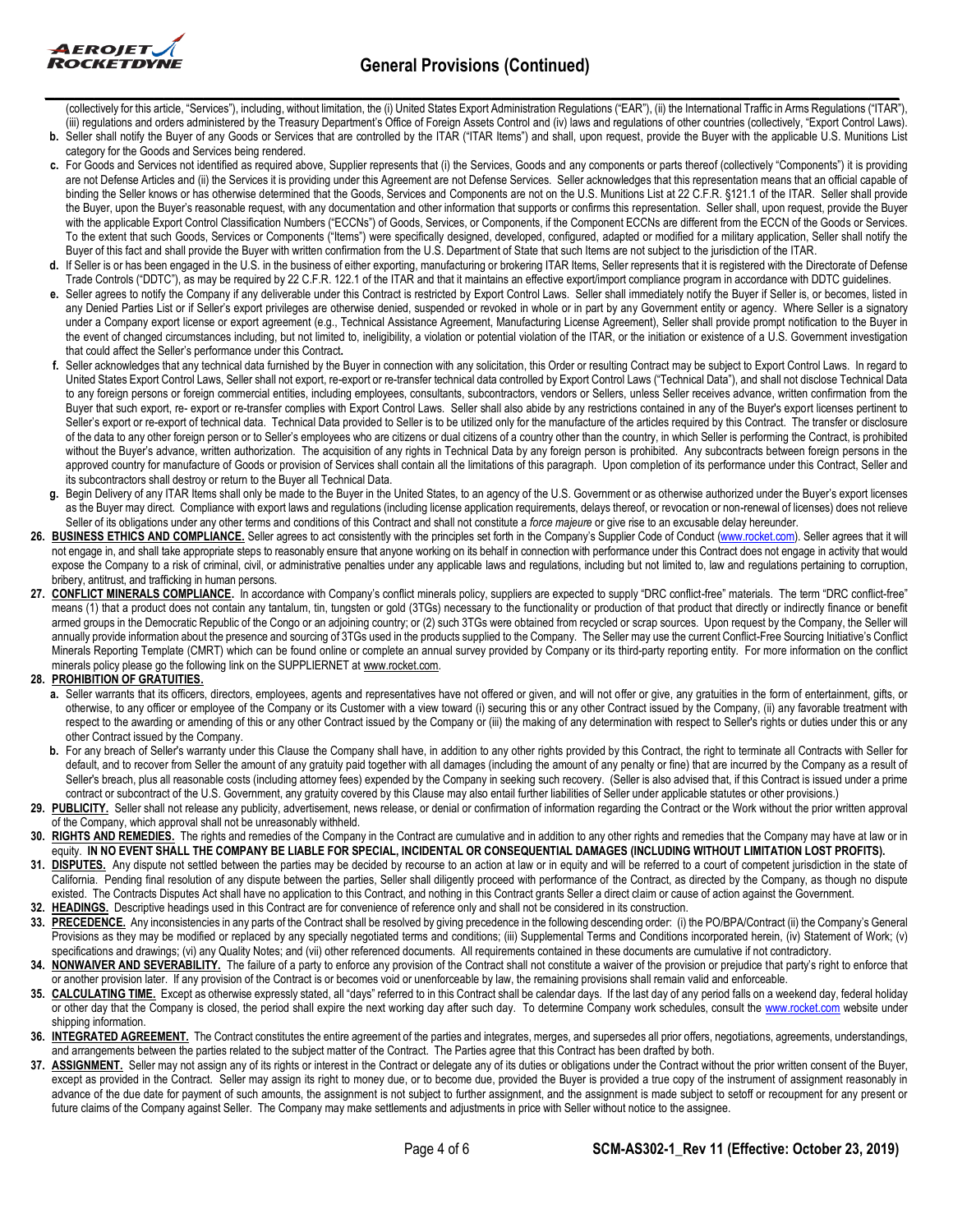

# **General Provisions (Continued) \_\_\_\_\_\_\_\_\_\_\_\_\_\_\_\_\_\_\_\_\_\_\_\_\_\_\_\_\_\_\_\_\_\_\_\_\_\_\_\_\_\_\_\_\_\_\_\_\_\_\_\_\_\_\_\_\_\_\_\_\_\_\_\_\_\_\_\_\_\_\_\_\_\_\_\_\_\_\_\_\_\_\_\_\_\_**

**38. SURVIVABILITY.** Any and all provisions of this Contract which by their nature or effect are required or intended to be observed, kept, or performed after the expiration or termination of this Contract shall survive the expiration or termination of this Contract and remain binding upon and for the parties' benefit..

# **39. WARRANTY (applicable if the Work includes the delivery of Goods).**

- **a.** Seller warrants that all Goods furnished under the Contract shall conform to all specifications and requirements of the Contract and shall be free from defects in materials and workmanship. To the extent Goods are not manufactured pursuant to detailed designs and specifications furnished by the Company, Seller warrants that the Goods shall be free from design and specification defects.
- **b.** This warranty shall begin after final acceptance by the Company and shall extend for a period of (i) the manufacturer's warranty period or six (6) months, whichever is longer, if Seller is not the manufacturer and has not modified the Goods; or (ii) one (1) year or the manufacturer's warranty period, whichever is longer if Seller is the manufacturer of the Goods or has modified them. The Company shall give written notice of any warranted defect or nonconformance of Goods. The Company, at its option, may require Seller to promptly correct or replace warranted Goods at no expense to the Company. If correction or replacement by Seller is not timely, the Company may, at Seller's expense, return the Goods to Seller, correct or replace the Goods, or have a third party correct or replace the Goods. Seller shall comply with the Company's direction under this provision. If it is later determined that Seller did not breach this warranty, the parties shall equitably adjust the contract price.
- **c.** Counterfeit Parts Prevention
	- (i) For purposes of this Contract, Counterfeit Part means a product produced or altered to resemble a product without authority or right to do so, with the intent to mislead or defraud by presenting the imitation as the original or genuine or a new item. Such parts may be of new manufacture, but are misleadingly labeled to provide the impression they are of a different class or quality or from a different source than is actually the case. A part is a suspect Counterfeit Part if visual inspection, testing, or other information provides reason to believe that the part may be a Counterfeit Part.
	- (ii) Seller represents and warrants that only new and authentic materials are used in Goods to be delivered to Buyer under this Contract and that the Goods delivered contain no Counterfeit Parts or suspect Counterfeit Parts.
	- (iii) Seller shall only purchase products to be delivered or incorporated as Goods to Buyer directly from the Original Component Manufacturer (OCM)/Original Equipment Manufacturer (OEM), or through an OCM/OEM authorized distributor chain. Such products shall not be acquired from independent distributors or brokers unless approved in advance in writing by Buyer. Seller must make available to Buyer, at Buyer's request, OCM/OEM documentation that authenticates traceability of the components to that applicable OCM/OEM.
	- (iv) If this Contract is issued under a U.S. Government contract, Seller shall maintain a documented system (policy, procedure, or other documented approach), consistent with applicable industry standards for the detection and avoidance of counterfeit electronic parts and suspect counterfeit electronic parts, including policies and procedures for training personnel, designing and maintaining systems to mitigate risks associated with parts obsolescence, making sourcing decisions, prioritizing mission critical and sensitive components, ensuring traceability of parts, developing lists of trusted and untrusted suppliers, flowing down requirements to subcontractors, inspecting and testing parts, reporting and quarantining suspect counterfeit electronic parts and counterfeit electronic parts, and taking corrective action.
	- (v) Seller shall immediately notify Buyer with the pertinent facts if Seller becomes aware that it has furnished Counterfeit Parts or suspect Counterfeit Parts to Buyer. Additionally, if this Contract is issued under a U.S. Government contract, for confirmed counterfeit electronic parts, notification must also be made not later than 60 days after discovery to the Government – Industry Data Exchange Program (GIDEP). Seller shall cooperate with Buyer in any investigation relating to such Counterfeit Electronic Parts or suspect Counterfeit Electronic Parts, including the impounding by Buyer or government agencies of the Counterfeit Electronic Parts or suspect Electronic Counterfeit Parts for purposes of investigation.
	- (vi) This clause applies in addition to any quality provision, specification, statement of work or other provision included in this Contract addressing the authenticity of Goods. To the extent such provisions conflict with this clause, this clause prevails.
	- (vii) In the event that Goods delivered under this Contract constitute or include Counterfeit Parts or suspect Counterfeit Parts, Seller shall, at its expense, promptly replace such Goods so as to conform to the requirements of this Contract. Notwithstanding any other provision in this Contract, Seller shall be liable for all costs relating to Counterfeit Parts or suspect Counterfeit Parts and the cost of rework or corrective action that may be required to remedy the use or inclusion such parts, including without limitation Buyer's costs of removing Counterfeit Parts, of installing replacement Goods and of any testing necessitated by the reinstallation of the Goods after Counterfeit Parts have been exchanged. All such costs shall be deemed direct damages. The remedies contained in this paragraph are in addition to any remedies Buyer may have at law, equity or under other provisions of this Contract.
	- (viii) Seller shall include the requirements of this paragraph or equivalent provisions in lower tier subcontracts for the delivery of items that will be included in or furnished as Goods to Buyer.
- **d.** This warranty shall survive inspection, test, acceptance of and payment for Goods, and shall run to the Company and its successor, assigns, and customers. If the Contract expires, is completed or is terminated, Seller shall not be relieved of the continuing obligations of this warranty.

# **40. RESPONSIBILITY FOR GOODS, TITLE AND RISK OF LOSS (applicable if the Work includes the delivery of Goods).**

- **a.** Title to Goods furnished under this Contract shall pass to the Company upon final acceptance by the Company, regardless of when or where the Company takes physical possession, unless the Contract specifically provides for earlier passage of title.
- **b.** Unless the Contract specifically provides otherwise, risk of loss of or damage to Goods shall remain with Seller, and shall not pass to the Company, until: (i) delivery of the Goods to a carrier, if transportation is Free on Board (F.O.B.) origin; or, (ii) delivery of the Goods to the Company at the destination specified in the Contract, if transportation is F.O.B. destination. The risk of loss of or damage to Goods that the Company has a right to reject remains with the Seller until final acceptance or until all non-conformances are cured.

# **41. PACKING AND SHIPPING (applicable if the Work includes the delivery of Goods).**

- **a.** Seller shall pack Goods in accordance with good commercial practice to prevent damage and deterioration, unless specific packaging requirements are identified in technical data requirements incorporated in the Contract. Seller shall advise the Buyer in advance of shipping if Seller believes that the specified packaging will not prevent damage or deterioration in shipping.
- b. Seller shall include a complete packing list with all shipments. Seller shall provide a bar-coded packing slip document using an automated web tool specified by the Company and include the bar-coded packing slip with Seller's shipment. The web address for the tool is: [https://rocket.harmonydemand.com](https://rocket.harmonydemand.com/) Contact Transportation on SupplierNet at [www.rocket.com](http://www.rocket.com/) for instructions to obtain a password.
- Packing lists will include the Contract (PO) number, item number, dates of shipment, and the names and addresses of consignor and consignee. Seller shall mark containers and packages with necessary lifting, loading, and handling instructions, and ensure the Contract number is referenced on exterior container labels.

# **42. HAZARDOUS MATERIALS (applicable if the Work includes the delivery of Goods).**

- **a.** Seller shall package, label, transport and ship hazardous materials or items containing hazardous materials in accordance with all applicable federal, state and local laws and regulations, including but not limited to Title 49 of the Code of Federal Regulations.
- **b.** Seller, prior to each hazardous material shipment, shall notify the Company Buyer of its nature and shipment data by such means of communication as will allow for proper preparation for acceptance of delivery by the carrier of the material and shall identify same on all shipping documents.
- Seller represents that each chemical substance constituting or contained in Work delivered to the Company is included on the current inventory of chemical substances published by the Administrator of the Environmental Protection Agency pursuant to the Toxic Substances Control Act, as amended.
- Seller will provide to the Company with each delivery any Safety Data Sheet applicable to the Work that conforms with, and contains the information required by, the Occupational Safety and Health Act of 1970 and its implementing regulations, or a state approved counterpart, as it may be amended.

# **43. WARRANTY OF SERVICES (applicable if the Work includes the performance of Services tasks or Labor Hour/Time and Material services)**

**a.** Seller shall assign personnel who are capable, skilled, qualified, and competent to perform in a manner that is satisfactory to the Company Notwithstanding inspection and acceptance by the Company, the Seller warrants that it will perform the Work under this Contract with the high degree of professional skill and sound practices and judgment normally exercised by recognized professional firms with respect to services of a similar nature or the degree Seller described in proposals or marketing materials, whichever is higher. If the Seller is required to correct or re-perform nonconforming Work, Seller shall be subject to this Clause to the same extent as work initially performed.